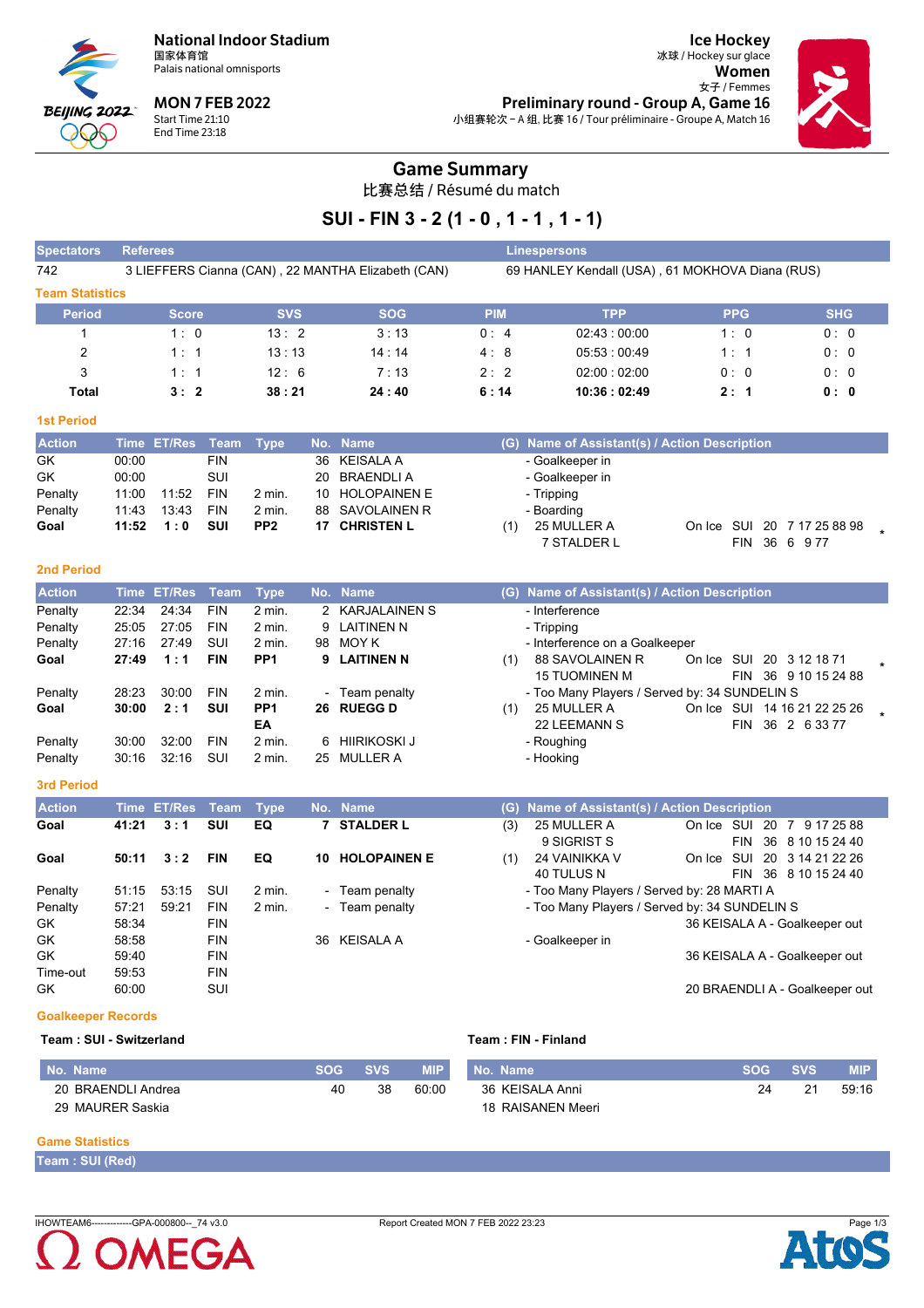



20 29 Total

## Palais national omnisports **MON 7 FEB 2022**

Start Time 21:10<br>End Time 23:18

**Ice Hockey** 冰球 / Hockey sur glace Women 女子 / Femmes Preliminary round - Group A, Game 16



小组赛轮次 - A 组, 比赛 16 / Tour préliminaire - Groupe A, Match 16

 $24$ 

|      | Head Coach: MULLER Colin |                         |    |              |                |                |                   |                |          | <b>Shots on Goal</b> |              |                |                | Time on Ice  |          |                |                |   |           |                |    |            |
|------|--------------------------|-------------------------|----|--------------|----------------|----------------|-------------------|----------------|----------|----------------------|--------------|----------------|----------------|--------------|----------|----------------|----------------|---|-----------|----------------|----|------------|
|      |                          | No. Pos. Name           | G. | A            | P.             |                | PIM FO+ FO- FO+/- |                |          | FO%                  |              | 2 <sup>7</sup> | $\overline{3}$ | <b>OT TS</b> | $+/-$    |                | $\overline{2}$ | 3 | <b>OT</b> | <b>TOT SHF</b> |    | <b>AVG</b> |
|      | 7 F                      | STALDER Lara +C         | 1. | $\mathbf{1}$ | $\overline{2}$ | 0              | $\mathbf{0}$      | 1              | $-1$     | 0.00                 | 0            | 1              | 2              | 3            | $+1$     |                | 8:22 7:07 7:56 |   |           | 23:25          | 27 | 0:52       |
| 17 D |                          | <b>CHRISTEN Lara</b>    |    | 0            |                | 0              | $\Omega$          | 0              | $\Omega$ | 0.00                 |              |                | $\Omega$       | 2            | $+1$     |                | 6:40 8:57 9:35 |   |           | 25:12          | 37 | 0:40       |
| 22 D |                          | <b>LEEMANN Sinja</b>    | 0  |              |                | $\Omega$       | $\Omega$          | 0              | 0        | 0.00                 | 0            | 0              | $\Omega$       | 0            | $-1$     |                | 6:09 7:26 7:20 |   |           | 20:55          | 29 | 0:43       |
| 25 F |                          | MULLER Alina +A         | 0  | 3            | 3              | $\overline{2}$ | 12                | 8              | 4        | 60.00                | 0            | 1              |                | 2            | $+1$     |                | 7:13 6:43 8:08 |   |           | 22:04          | 28 | 0:47       |
| 88 F |                          | <b>STAENZ Phoebe</b>    | 0  | 0            | 0              | 0              | $\Omega$          | 1              | $-1$     | 0.00                 | 1            | 2              | 4              | 7            | $+1$     |                | 7:42 7:32 8:35 |   |           | 23:49          | 34 | 0.42       |
| 14 F |                          | RASELLI Evelina +A      | 0  | 0            | 0              | 0              | 14                | 7              |          | 66.67                | 0            |                | 0              |              | -1       | 5.26 6.39 6.04 |                |   |           | 18:09          | 26 | 0:41       |
| 16 D |                          | <b>VALLARIO Nicole</b>  | 0  | 0            | $\Omega$       | $\Omega$       | $\Omega$          | 0              | $\Omega$ | 0.00                 | $\mathbf{0}$ | 1              | $\Omega$       |              | $\Omega$ |                | 6:17 6:13 4:34 |   |           | 17:04          | 29 | 0:35       |
| 23 D |                          | <b>BULLO Nicole</b>     | 0  | 0            | 0              | 0              | $\Omega$          | 0              | 0        | 0.00                 | 0            | 0              | $\Omega$       | 0            | $\Omega$ |                | 5:01 3:02 4:21 |   |           | 12:24          | 23 | 0:32       |
| 24 F |                          | <b>RYHNER Noemi</b>     | 0  | 0            | $\Omega$       | 0              | 0                 | 0              | $\Omega$ | 0.00                 | 0            | 0              | $\Omega$       | 0            | $\Omega$ |                | 3:56 3:35 2:31 |   |           | 10:02          | 15 | 0:40       |
| 98 F |                          | <b>MOY Keely</b>        | 0  | $\mathbf{0}$ | $\Omega$       | $\overline{2}$ |                   | 0              |          | 1 100.00             | 0            | 0              | $\Omega$       | 0            | 0        |                | 5:29 4:19 1:33 |   |           | 11:21          | 15 | 0:45       |
|      | 9 D                      | <b>SIGRIST Shannon</b>  | 0  |              |                | 0              | 0                 | 0              | 0        | 0.00                 | 0            | 0              | $\Omega$       | $\Omega$     | $+1$     | 4:35 3:34 5:30 |                |   |           | 13:39          | 19 | 0:43       |
| 12 F |                          | <b>RUEDI Lisa</b>       | 0  | 0            | 0              | $\Omega$       | 3                 | 4              | -1       | 42.86                | 0            | 0              | $\Omega$       | 0            | $\Omega$ |                | 5:03 3:54 3:15 |   |           | 12:12          | 15 | 0:48       |
| 18 D |                          | <b>WETLI Stefanie</b>   | 0  | 0            | $\Omega$       | 0              | 0                 | 0              | $\Omega$ | 0.00                 |              | 0              | $\Omega$       | 1            | 0        |                | 3:31 3:55 3:47 |   |           | 11:13          | 17 | 0:39       |
| 21 F |                          | <b>ENZLER Rahel</b>     | 0  | 0            | 0              | 0              | $\Omega$          | 0              | 0        | 0.00                 | $\mathbf{0}$ | 2              | $\mathbf{0}$   | 2            | $-1$     |                | 4:40 7:22 3:56 |   |           | 15:58          | 25 | 0:38       |
| 26 F |                          | <b>RUEGG Dominique</b>  |    | $\mathbf{0}$ |                | $\Omega$       | $\Omega$          | 0              | $\Omega$ | 0.00                 | $\Omega$     | 3              | $\Omega$       | 3            | $-1$     |                | 5:10 7:17 4:47 |   |           | 17:14          | 25 | 0:41       |
|      | 3 D                      | <b>FORSTER Sarah</b>    | 0  | 0            | 0              | 0              | 0                 | 0              | 0        | 0.00                 | 0            | 2              | $\Omega$       | 2            | -1       |                | 4:06 2:14 3:23 |   |           | 9:43           | 15 | 0:38       |
|      | 8 F                      | <b>QUENNEC Kaleigh</b>  | 0  | 0            | $\Omega$       | 0              | $\Omega$          | 0              | $\Omega$ | 0.00                 | $\mathbf{0}$ | $\mathbf{0}$   | $\Omega$       | 0            | 0        |                | 1.43 0.47 2:37 |   |           | 5:07           | 9  | 0:34       |
| 15 F |                          | <b>ZIMMERMANN Laura</b> | 0  | 0            | $\Omega$       | 0              | $\Omega$          | 0              | $\Omega$ | 0.00                 | 0            | 0              | $\Omega$       | 0            | 0        |                | 2.18 1:34 3:30 |   |           | 7:22           | 15 | 0:29       |
| 28 D |                          | <b>MARTI Alina</b>      | 0  | 0            | 0              | 0              | $\overline{2}$    | $\overline{2}$ | 0        | 50.00                | 0            | 0              | $\mathbf{0}$   | 0            | $\Omega$ |                | 1:56 2:41 2:17 |   |           | 6:54           | 14 | 0:29       |
| 71 F |                          | LUTZ Lena Marie         | 0  | 0            | 0              | 0              | 2                 | 0              |          | 2 100.00             | 0            | 0              | $\Omega$       | 0            | 0        |                | 2:19 2:41 3:42 |   |           | 8:42           | 18 | 0:29       |
|      | 20 GK                    | <b>BRAENDLI Andrea</b>  | 0  | 0            | 0              | 0              |                   |                |          |                      | 0            | 0              | 0              | 0            |          |                |                |   |           |                |    |            |
|      | 29 GK                    | <b>MAURER Saskia</b>    | 0  | $\Omega$     | $\Omega$       | $\Omega$       |                   |                |          |                      | 0            | $\mathbf{0}$   | $\Omega$       | $\Omega$     |          |                |                |   |           |                |    |            |

11 59.65 3 14 7

|               | <b>Feam:FIN (White)</b>   |          |              |             |                |                |                |                   |             |              |                |          |                      |          |                      |   |             |                |    |            |
|---------------|---------------------------|----------|--------------|-------------|----------------|----------------|----------------|-------------------|-------------|--------------|----------------|----------|----------------------|----------|----------------------|---|-------------|----------------|----|------------|
|               | Head Coach: TOIVOLA Juuso |          |              |             |                |                |                |                   |             |              |                |          | <b>Shots on Goal</b> |          |                      |   | Time on Ice |                |    |            |
| No. Pos. Name |                           | G.       | A            | P           |                |                |                | PIM FO+ FO- FO+/- | FO%         |              | $\overline{2}$ | 3        | <b>OT TS</b>         | $+/-$    | $\overline{2}$       | 3 | <b>OT</b>   | <b>TOT SHF</b> |    | <b>AVG</b> |
| 6 D           | HIIRIKOSKI Jenni +C       | 0        | $\mathbf{0}$ | $\Omega$    | 2              | 0              | 0              | 0                 | 0.00        | 0            | $\mathbf{1}$   | 4        | 5                    | $\Omega$ | 7:53 9:5310:37       |   |             | 28:23          | 37 | 0:46       |
| 16 F          | NIEMINEN Petra +A         | 0        | 0            | $\Omega$    | $\Omega$       | $\Omega$       | 3              | -3                | 0.00        | 2            | $\overline{2}$ | $\Omega$ | 4                    | 0        | 6:27 6:28 8:43       |   |             | 21:38          | 29 | 0:44       |
| 33 F          | KARVINEN Michelle +A      | 0        | 0            | 0           | $\Omega$       | $\Omega$       | 0              | 0                 | 0.00        | 1            | 1              |          | 3                    | 0        | 5:47 6:47 9:51       |   |             | 22:25          | 31 | 0:43       |
| 77 F          | <b>TAPANI Susanna</b>     | 0        | 0            | $\Omega$    | $\Omega$       | 11             | 14             | $-3$              | 44.00       |              | $\Omega$       | 2        | 3                    | 0        | 3:20 6:50 9:34       |   |             | 19:44          | 29 | 0:40       |
| 88 D          | SAVOLAINEN Ronja          | 0        | 1            | 1           | $\overline{2}$ | $\Omega$       | $\Omega$       | $\Omega$          | 0.00        | 0            | $\mathbf{1}$   | 1        | $\overline{2}$       | 0        | 5:33 8:51 7:23       |   |             | 21:47          | 32 | 0:40       |
| 8 D           | <b>VIITASUO Ella</b>      | 0        | 0            | 0           | 0              | 0              | 0              | 0                 | 0.00        |              | 1              | $\Omega$ | 2                    | $\Omega$ | 3:22 2:34 2:08       |   |             | 8:04           | 13 | 0:37       |
| 10 F          | <b>HOLOPAINEN Elisa</b>   | 1        | 0            | 1           | 2              | 0              | 0              | 0                 | 0.00        | 0            | $\mathbf{1}$   | 1        | 2                    | 0        | 4:30 4:10 5:11       |   |             | 13:51          | 22 | 0:37       |
| 15 D          | <b>TUOMINEN Minnamari</b> | 0        |              |             | 0              | $\Omega$       | 0              | 0                 | 0.00        |              | 0              |          | 2                    | 0        | 4:36 6:18 5:31       |   |             | 16:25          | 23 | 0:42       |
| 24 F          | <b>VAINIKKA Viivi</b>     | $\Omega$ |              |             | $\Omega$       | 3              | 3              | 0                 | 50.00       | $\mathbf{1}$ | 0              | 0        | $\mathbf{1}$         | 0        | 5:05 3:47 4:10       |   |             | 13:02          | 20 | 0:39       |
| 40 F          | <b>TULUS Noora</b>        | 0        |              | 1           | $\Omega$       | 4              | $\overline{7}$ | -3                | 36.36       | 1            | 1              | 1        | 3                    | 0        | 6:56 6:05 5:05       |   |             | 18:06          | 30 | 0:36       |
| 7 D           | <b>RANTALA Sanni</b>      | 0        | 0            | 0           | 0              | 0              | 0              | 0                 | 0.00        | 0            | 0              | 0        | 0                    | 0        | 5:55 2:18 3:52       |   |             | 12:05          | 19 | 0:38       |
| 9 D           | <b>LAITINEN Nelli</b>     |          | 0            | $\mathbf 1$ | 2              | $\mathbf{0}$   | $\Omega$       | $\mathbf{0}$      | 0.00        | $\mathbf{1}$ | 3              | $\Omega$ | 4                    | 0        | 8:01 6:28 7:04       |   |             | 21:33          | 28 | 0:46       |
| 23 F          | <b>HAKALA Sanni</b>       | 0        | 0            | $\Omega$    | $\Omega$       | $\Omega$       | 0              | $\Omega$          | 0.00        |              | 0              |          | 2                    | 0        | 4:50 2:37 2:10       |   |             | 9:37           | 14 | 0:41       |
| 34 F          | <b>SUNDELIN Sofianna</b>  | 0        | 0            | 0           | $\Omega$       | 0              | 0              | 0                 | 0.00        | 0            | 0              | 0        | 0                    | 0        | 3:05 2:31 1:45       |   |             | 7:21           | 13 | 0:33       |
| 61 F          | NISKANEN Tanja            | 0        | 0            | 0           | $\Omega$       | $\overline{2}$ | 3              | -1                | 40.00       | 1            | 0              | 1        | $\overline{2}$       | 0        | 2:47 2:22 2:17       |   |             | 7:26           | 17 | 0:26       |
| 2 D           | <b>KARJALAINEN Sini</b>   | 0        | $\mathbf{0}$ | 0           | 2              | 0              | 0              | 0                 | 0.00        | 0            | 0              | $\Omega$ | 0                    | 0        | 4:16 3:14 2:49       |   |             | 10:19          | 14 | 0:44       |
| 12 F          | <b>VANHANEN Sanni</b>     | 0        | 0            | 0           | $\Omega$       | 3              | $\overline{2}$ | $\mathbf 1$       | 60.00       | 0            | 1              | 0        | 1                    | 0        | 4:44 3:04 3:08       |   |             | 10:56          | 11 | 0:59       |
| 27 F          | LIIKALA Julia             | 0        | 0            | 0           | $\Omega$       | $\mathbf{0}$   | 1              | $-1$              | 0.00        | 1            | 1              | $\Omega$ | 2                    | 0        | 3:35 3:35 3:18       |   |             | 10:28          | 11 | 0:57       |
| 28 F          | NYLUND Jenniina           | 0        | 0            | 0           | $\Omega$       | $\Omega$       | 1              | $-1$              | 0.00        |              |                | 0        | $\overline{2}$       | 0        | 3:10 4:09 3:56       |   |             | 11:15          | 13 | 0:51       |
| 32 F          | <b>VESA Emilia</b>        | 0        | 0            | 0           | 0              | 0              | 0              | $\Omega$          | 0.00        | 0            | 0              | $\Omega$ | $\Omega$             | 0        | $0:00$ $0:00$ $0:00$ |   |             | 0:00           | 0  | 0:00       |
| 18 GK         | <b>RAISANEN Meeri</b>     | 0        | 0            | 0           | 0              |                |                |                   |             | 0            | 0              | 0        | 0                    |          |                      |   |             |                |    |            |
| 36 GK         | <b>KEISALA Anni</b>       | 0        | $\mathbf{0}$ | $\Omega$    | 0              |                |                |                   |             | 0            | 0              | $\Omega$ | 0                    |          |                      |   |             |                |    |            |
| <b>Total</b>  |                           | 2        | 4            | 6           | 10             | 23             | 34             |                   | $-11$ 40.35 | 13           | 14 13          |          | 40                   |          |                      |   |             |                |    |            |

3 6 9 4 34 23

IHOWTEAM6-------------GPA-000800--\_74 v3.0  $\big($ 2 OMEGA